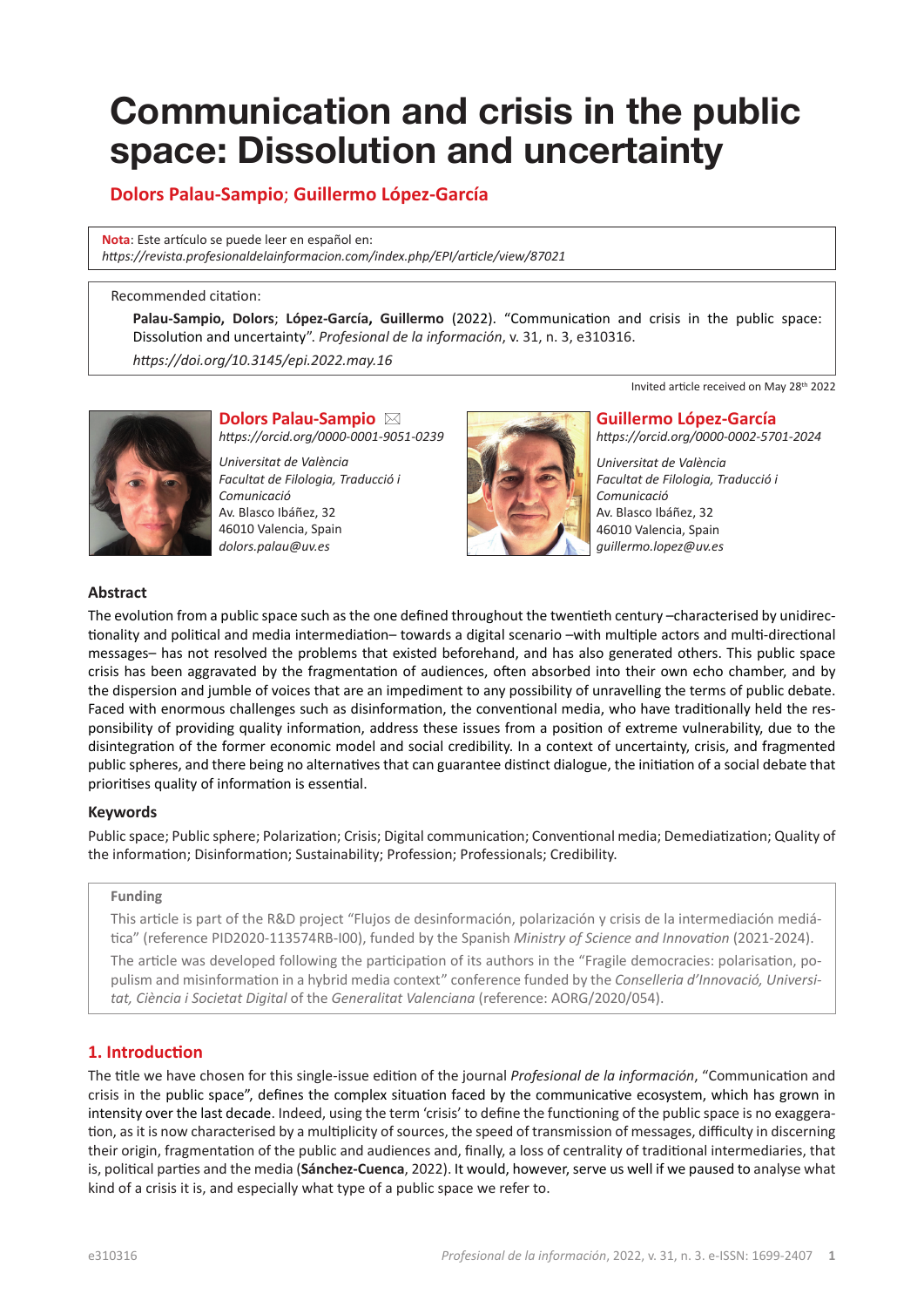The public space is a place, as its name suggests, or rather an amalgamation of places, where public opinion is generated –actually or potentially. It is a space where public debate takes place, subjected to public scrutiny, in which the actors of public opinion progress. The public sphere emerges from the interaction of social actors in the public space. Both concepts, public space and public sphere, are defined by J**ü**rgen Habermas in *The structural transformation of the public sphere* [1962] (**Habermas**, 1997), which contains a thorough analysis of the origins and evolution of public opinion that gave rise to bourgeois revolutions in the West. Habermas defines a public sphere with specific conditions and actors, who usually operate in small spaces, in person, and who have an active role in them. And that is the first thing we must consider when discussing 'crisis' in the public space: we must understand that 'crisis' necessarily incorporates the evolution of the actors operating within it.

The salons, cafés, and public assemblies eventually give way –after bourgeois revolutions– to the configuration of the public space that has organised our modern democracies, and which is essentially a public space organised by mass media, interpreters of social reality and generalised mediators. In Habermas**'** opinion, this situation partially distorts his critical public opinion model (**Habermas**, 1998), since the media often imposed a unidirectional form of communication, dictated by economic and social elites, where public participation was almost always marginal or even non-existent [1981] (**Habermas**, 1999a; 1999b). Indeed, the mediated public sphere, which tries to include public discussion in complex social systems, characterised by intermediation (political and media) –inevitable if we want to fit in groups of millions of people organised in nation states of hundreds of thousands or millions of square kilometres– has been and is heavily criticised by public opinion studies and, of course, specific media analysis studies.

#### **2. The new communication and public space**

Because of the above, the development of substantially new and innovative digital communication systems, which greatly facilitated one-to-one, many-to-many, and also –as had already occurred with the media– one-to-many (**Morris**; **Ogan**, 1996) communication, initially generated a wave of cyber-optimistic comments and analyses; these commentators saw the internet and the new digital communication as the answer to the insufficiencies and problems of mass society, whose public debate was in practice monopolised by intermediaries (**Rheingold**, 2002; **Jenkins**, 2008). Digital technologies weakened this intermediation by sharing it with other actors, and generated a new communicative and public scenario (**López-García**, 2006).

The problem, as cyber-pessimists were quick to argue, is that such a scenario didn't work either. What's more: it generated more problems than those it 'resolved' (**Sunstein**, 2001; **Morozov**, 2011). The intermediation crisis has become a public space crisis that has led us to the paradoxical situation of yearning for the previous scenario, despite all its problems and insufficiencies, because media intermediation at least guaranteed a distinct dialogue that could establish a clearly delimited playing field (i.e. a public space) (**Bimber**; **Gil de Zúñiga**, 2020).

**Schlesinger** (2020) argues that the public sphere mediated by the mass media –particularly press and television– was characterised by a control of public discourse by the communicators who were located at the centre of this media system, who functioned as indispensable mediators. The inevitable evolution of this model was towards a dialogue and tension between media instances and new forms of digital communication (**Castells**, 2009), which **Chadwick** (2013) calls a "hybrid model of communication", characterised by the interaction, confluence and competition between the *old* and the *new* media. The loss of credibility of the traditional media, and the possibilities of creating and distributing messages in the public sphere through social networks, has allowed political and social actors who were previously excluded from it to participate in it; but it has also lowered the standards for the circulation of messages and facilitated the spreading of falsehoods or hate speech. Far from facilitating consensus and unity around democratic values, this context has contributed to polarisation and disengagement (**Sunstein**, 2019), as well as a greater presence and visibility of political positions that directly confront these principles.

The idea of an inclusive public sphere, fair debate and consensus (**Habermas**, 1997) is called into question mainly because of two factors (**Bennett**; **Pfetsch**, 2018): first, the multiplication of media and forms of digital communication have increased the dispersion and jumble of voices in the public debate; second, the fragmentation of public groups generates homogeneous public spheres that function as echo chambers in which alternative points of view are barely heard (**Dahlgren**, 2005). In addition, trust in institutions and traditional media is declining, as it seems is their influence. The public is separating into increasingly specific and singular realities, where they interpret things according to their con-

venience and biases (**Sunstein**, 2001), invalidating any notion of rational interaction between equals in search of a consensus, as proposed by **Habermas** (1998) when he outlined the space of deliberative democracy that should belong to the public sphere (**Sampedro**, 2000); Habermas's proposal for the functioning of public opinion was always much more prescriptive than descriptive (**López-García**, 2004).

The intermediation crisis has become a public space crisis that has led us to the paradoxical situation of yearning for the previous scenario, despite all its problems and insufficiencies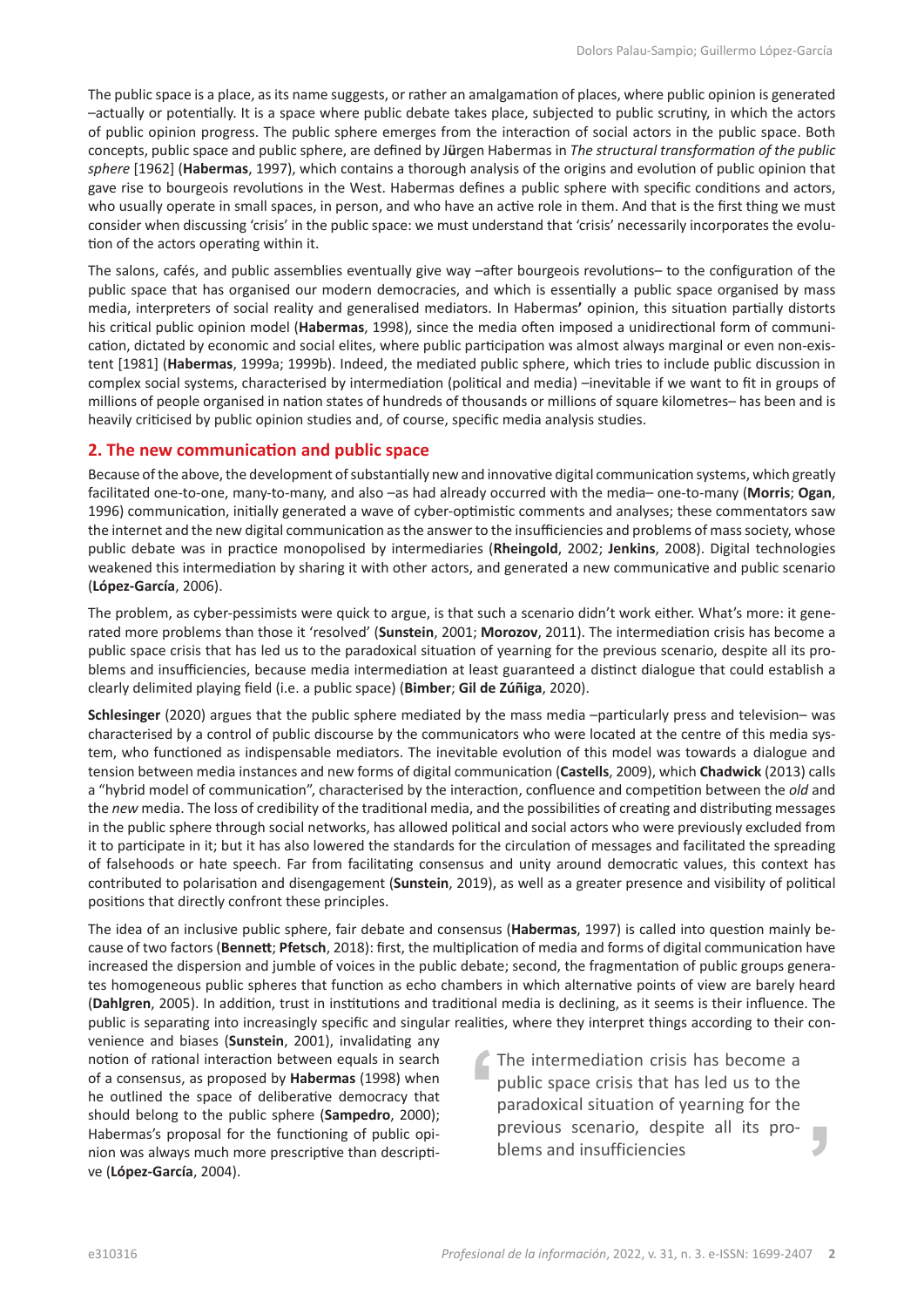### **3. The dissolution of the public sphere**

Certain analysis has led some researchers to argue that simply defining the notion of the public sphere is insufficient for this situation. **Dahlgren** (2005) suggests it be replaced by the concept of civic culture. **Bennett**  and **Pfetsch** (2018) believe that its framework should be reformulated, so that it is no longer characterised by a coherent and self-sufficient public sphere and media system. **Bimber** and **Gil de Zúñiga** (2020) define a public This public space crisis has been aggravated by the fragmentation of audiences, often absorbed into their own echo chamber, and by the dispersion and jumble of voices that are an impediment to any possibility of unravelling the terms of public debate

sphere by the lack of attention and capacity of the public to unravel the terms of public debate around a varied series of issues, in terms that evoke the traditional criticism of public opinion of the mass media-controlled society carried out by **Lippmann** (1922), but now focused on the communication model advocated by the new media, and particularly social networks.

Given the degradation of the previous model and the problems derived from the incipient model currently being outlined, **Schlesinger** (2020) prefers to speak directly of a post-public sphere. This space generates doubts and uncertainty, since the media intermediation crisis is not replaced by a comparable intermediation model, nor can we consider the public debate that currently exists being characterised by the search for a Habermasian, rational consensus. Conversely, today's public sphere is intertwined by various phenomena that complement each other –all with negative implications, according to the once undisputed intermediaries (i.e., the media and intrinsic political parties)–, leading to this crisis and the questioning of democratic values (**Palau-Sampio**; **López-García**; **Ianelli**, 2022). Thus, we have spent years talking about *populism* (a concept that is still difficult to define, despite all the debate surrounding it; or perhaps because of that); political *polarisation*, understood as the undermining of consensus and centrality to the benefit of opposing extremisms; the *fragmentation* of audiences – public and electorate groups; and, of course, *disinformation*, understood as a complex process that is not limited to issuing false information (*fake news*) that can be verified (*fact checking*), but which has far-reaching structural consequences in terms of the public's perception of reality, the configuration of our democratic systems and, effectively, the configuration of the public sphere (**Bennett**; **Livingstone**, 2018; **López-García** *et al.*, 2021; **Valera** *et al.*, 2022).

# **4. Quality of information and democracy**

The multiple challenges posed by disinformation have especially highlighted the inevitable link between quality journalism and democracy (**Casero-Ripollés**, 2016) and its status as a cornerstone in democratic states (**Allan**, 2009; **Schudson**, 2008). To a large extent, this relationship has been forged by the capacity of journalism to offer truthful information, based on public interest, respect towards the ethical principles of the profession, and its contribution to public debate (**Schudson**, 2015). Disinformation, in its desire to manipulate the facts in a biased manner and 'create' alternative realities (**Lewandowski** *et al*., 2017), not only violates the principle of truthful information, but also perverts its very nature and possibilities, adulterating and falsifying images, data, photographs or historical events in the so-called post-truth era.

Although disinformation has existed throughout the entire history of humanity, its intensity, immediacy and ubiquity in recent years have made it a major concern. Following the first warnings of its dangers, subsequent to the 2016 Brexit referendum (**Cervi**; **Carrillo-Andrade**, 2019) and the 2016 US presidential campaign (**Bovet**; **Makse**, 2019), this issue became a priority on the public agenda (*European Commission*, 2018), increasing in concern after Covid-19 and the ensuing *infodemic* (**Bechman**, 2020; **Zarocostas**, 2020).

# **5. Disinformation and disruption in the information industry**

After decades of hegemony in mediation, practised by some internationally prestigious newspapers with obvious leadership (**Merrill**, 1968), the conventional media must now address the rise of disinformation at a time when they are clearly vulnerable, in a context of the greatest disruption ever experienced by the information industry since the beginning of the commercial press (**Lacy**; **Rosenstiel**, 2015). They do so mired in two serious crises, a financial one (**Curran**, 2010; **Picard**, 2014) and a social trust crisis. In recent decades, commitment to a commercial focus and growing politicisation have resulted in a diminishing confidence in the conventional media. This has resulted in minimum levels of credibility (**Lee**, 2018; *Edelman Trust Barometer*, 2021), and a frequent criticism of superficiality and loss of contact with reality.

However, at a time of profound and vertiginous changes, in the technological, economic and sociopolitical spheres,

quality of information continues to be one of the essential pillars of democracy, as well as the main vaccine against disinformation and polarisation, in a hybrid context of communication (**Chadwick**, 2013), under a new paradigm of information consumption through social networks (**Casero-Ripollés**, 2018; **Mitchell** *et al.*, 2020). Despite this, when these issues are debated, the conditions that make access to truthful, contrasted and responsible information possible are often overlooked.

*Disinformation is a complex process that*  is not limited to issuing false information (fake news) that can be verified (fact checking), but has far-reaching structural consequences in terms of the public's perception of reality, and the configuration of our democratic systems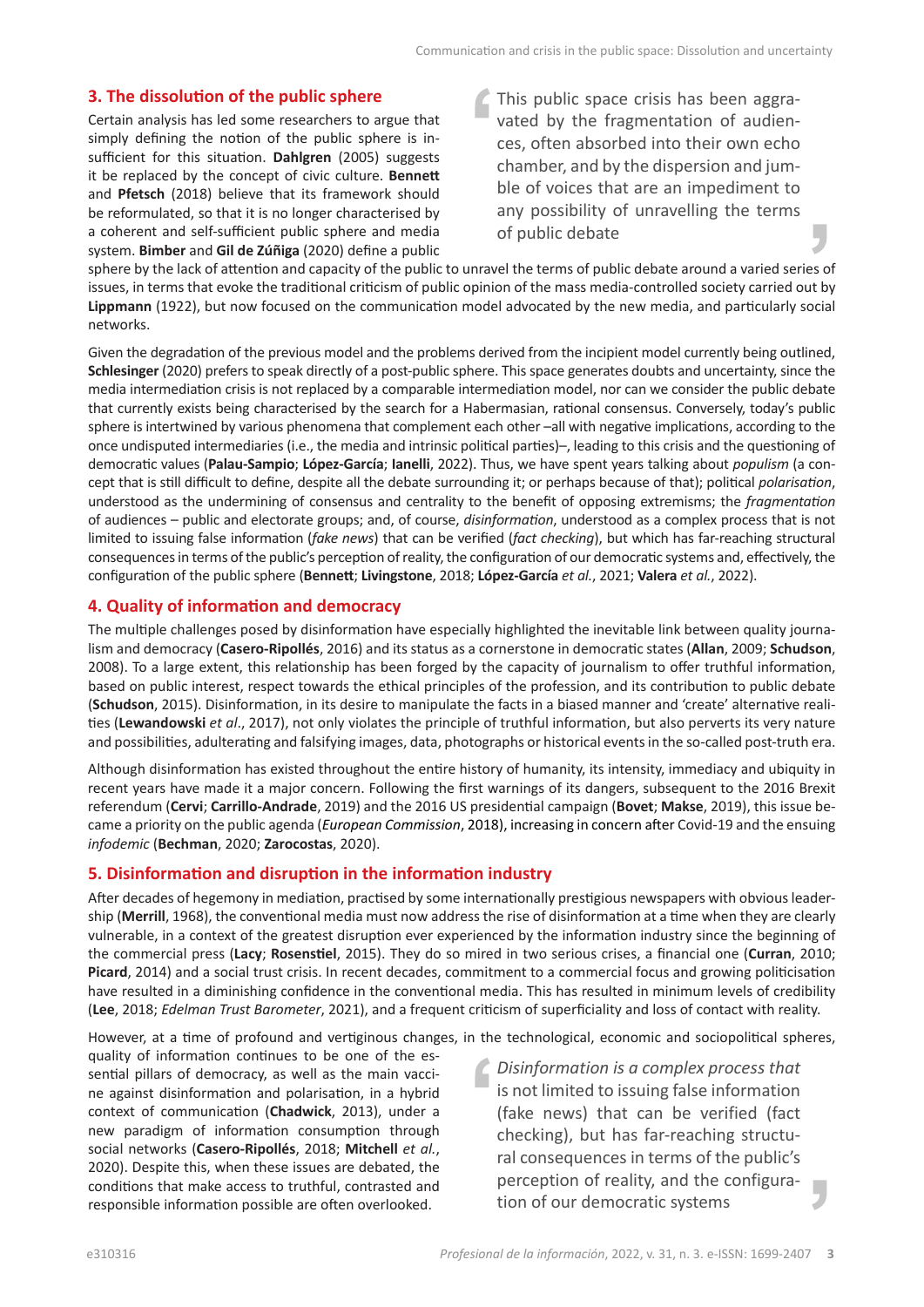Journalistic quality is a complex and widely discussed topic, particularly in recent decades, where the emphasis has been on lamenting its decline (**Meier**, 2019). Three factors contribute to the difficulties in its definition. First, it has an intrinsically multi-faceted character, which requires a holistic treatment that must consider The challenge of disinformation also decapitalises and threatens the role of watchdog journalism as a guardian to prevent abuse of power

the conditions of production and its reception (**Gutiérrez-Coba**, 2006; **Pujadas**, 2011; **Gómez-Mompart**; **Palau-Sampio**, 2013). Second, different approaches have been taken to define it since its incorporation into the field of the media in the 1960s, not only from traditions that have emphasised one aspect or another –from results to social responsibility or technical conditions– but also from sector approaches by journalists, editors, audiences, politicians or judges, who apply different criteria or give them a different value (**Meier**, 2019). And third, the difficulties in delimiting the blurred limits of journalistic activity in the digital environment (**Malik**; **Shapiro**, 2017).

Despite the ethereal nature of the concept of journalistic quality, **Meier** (2019) underlines the need to evaluate it according to the role of journalism in society, the values on which it is based (truth/factuality, relevance/context and independence). To this end, he establishes quality criteria that the journalistic product must meet: impartiality, diversity, transparency, interactivity, clarity, attractiveness, usefulness and prospective capacity (**Meier**, 2019, p. 4). **Spurk** sets out ten conditions, which include: variety of sources, identification of issues beyond the official agenda, inquisitive questions, clarity of approach, good formal structure, contextualisation of data, diversity of approaches, furthering the root causes of the issues and historical background, variety of viewpoints and, if relevant, the response from the parties involved (**Spurk**, 2019, pp. 28-29).

# **6. Precariousness and professional 'decapitalisation'**

Journalistic quality requirements are largely inspired by a regulatory approach to professional practice (**Kovac**; **Rosenstiel**, 2007) and intrinsically appeal to specific production conditions to manifest. In this sense, an evaluation of the quality of journalistic content cannot be separated from the economic and business model crisis that media companies have had to navigate for almost 15 years, in a sector undergoing an ill-fated radical transformation, presided over by uncertainty (**Currah**, 2009; **Franklin**, 2014; **Pavlik**, 2013), productive disruption (**Anderson**; **Bell**; **Shirky**, 2014; **Ryfe**, 2019) and the search for formulas that facilitate sustainability.

The crisis has resulted, on one hand, in a drastic decline in advertising revenues –a decrease of 64% since 2007– to 2.47 billion euros in 2020 (*Infoadex*, 2020); and on the other, as a consequence of the above, in a significant destruction of employment, fuelled by the closure of media outlets and the dismissal of journalists. Media jobs between 2008 and 2013 fell by 23%, and recovered only slightly by 3% until 2017. The relative improvement was cut short, however, by Covid-19 (*MPA*, 2020) and there was an announcement of new cuts to survive the post-pandemic era, a circumstance that some define as journalism being in a state of emergency (**García**; **Matos**; **Alcântara-da-Silva**, 2021).

The challenge of disinformation also decapitalises and threatens the role of watchdog journalism as a guardian to prevent abuse of power. The relative recovery of employment has not contributed to a reinforcement of human resources assigned to this role, and this impacts the growing responsibility placed on communication offices. It results in a reverse effect of greater influence of public relations on the editorial content of the media: increasingly rickety newsrooms with a similar volume of work are fertile ground for press releases, as different studies have highlighted (**Macnamara**, 2016; **Sallot**; **Johnson**, 2006). Faced with such a scenario, investigative journalism (**Waisboard**, 2001) has become a utopia.

The precariousness and 'de-professionalisation' experienced by journalism globally (**Witschge**; **Nygren**, 2009; **De-Peuter**, 2011) not only has an impact on professional careers (**Deuze**; **Witschge**, 2018; **Örnebring**; **Moller**, 2018), but also on professional values, regulating them to second place after commercial (**Goyanes**; **Rodríguez-Castro**, 2019) and financial priorities, while blurring the essence of journalistic work (**Witschge**; **Nygren**, 2009; **Evett**, 2003), with a growing weight of professional hybridisation. The rise of branded content, embraced as a journalistic lifeline by the media (**Ferrer-Conill**, 2016), supposes a perversion of professional values –both because of it mimicry of content and exercise of ventriloquism (**Hardy**, 2017)– by handing the choice in style of delivery and editorial power of the content it includes over to brands (**Palau-Sampio**, 2021).

The magnitude of the above shows the extreme fragility of the media sector and the disastrous consequences (**Casero-Ripollés**, 2014) that this entails. Some 78% of Spanish journalists claim to have suffered pressure while exercising their profession (*APM*, 2020, p. 39). Self-censorship is a recurring mechanism for almost six out of ten journalists. In fact, eight out of ten people surveyed have opted for favourable news coverage in exchange for advertising, either sporadically (49%) or frequently An evaluation of the quality of journalistic content cannot be separated from the economic and business model crisis that media companies have had to navigate for almost 15 years, in a sector undergoing an ill-fated radical transformation, presided over by uncertainty, productive disruption and the search for formulas that facilitate sustainability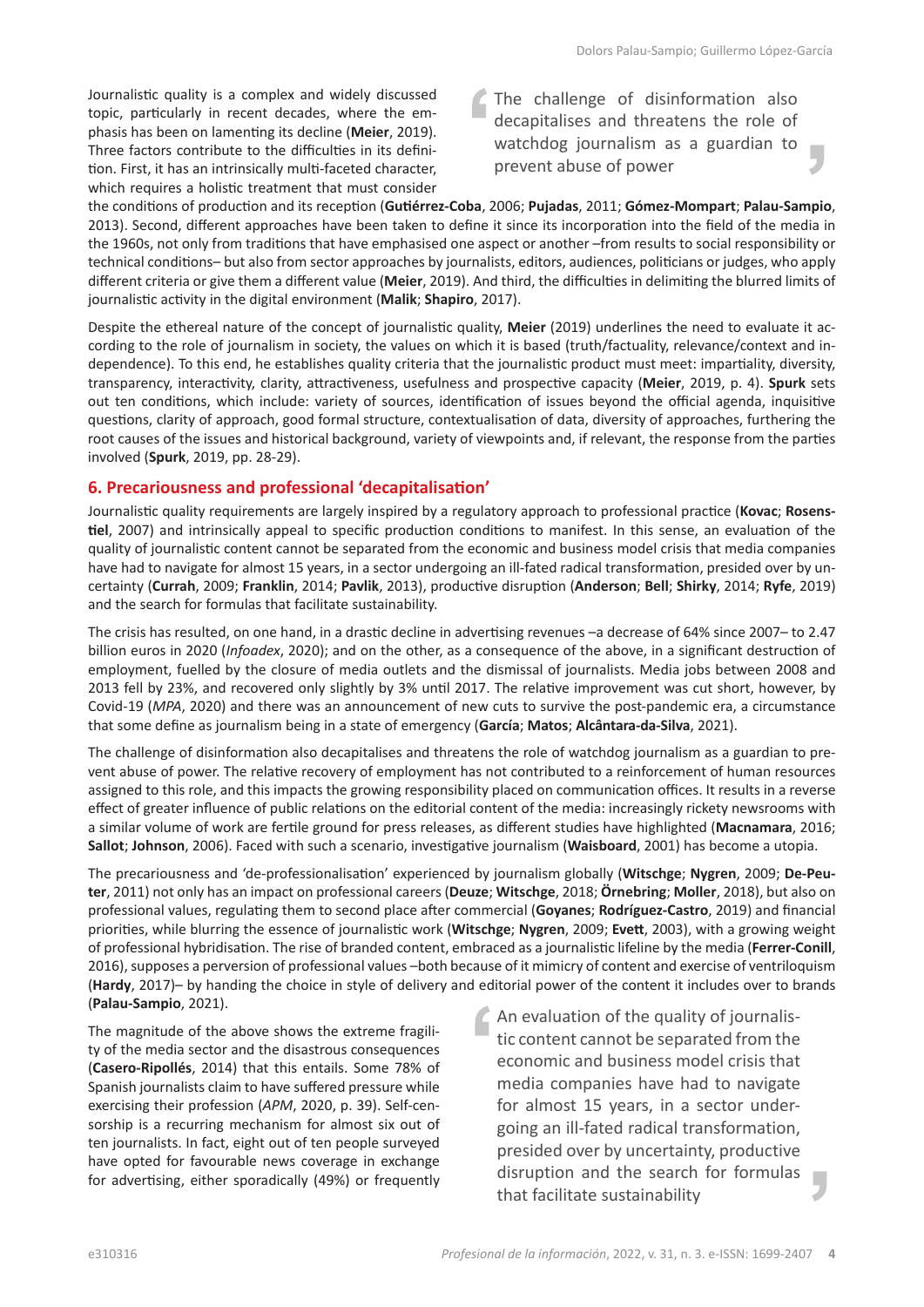(31%) (*APM*, 2020, p. 39). These figures are reflected in journalists' perception when they define their professional problems, with two main points reiterating the fragility of the sector. First, poor pay, unemployment, precariousness, and intrusiveness (42%); and second, threats to quality: lack of rigour and neutrality, and political or economic independence, increased workload and excessive working hours (53%) (*APM*, 2020, p. 35).

# **7. Distancing and lack of credibility**

The conventional media must now address the rise of disinformation at a time when they are clearly vulnerable, in a context of the greatest disruption ever experienced by the information industry since the beginning of the commercial press

Several international studies have revealed the chain of factors that connects the precariousness of working conditions and a reduction of journalistic standards, in a downward spiral that also feeds the detachment of the audience from the media (**Lacy**; **Rosenstiel**, 2015; **Costera-Meijer**; **Bijleveld**, 2016; **Newman**; **Fletcher**, 2017). The work context described shows how difficult it is to produce an in-depth development of any issue, to which the necessary time cannot be dedicated. This, together with excess overtime, manifests in factual errors and mistakes caused by the immediacy, improvisation and, often, lack of contrasting information. This has repercussions on the credibility of the media, afflicted by insufficient transparency in the use of information sources, which often remain unclear when their origin and verification are not reported (**Lacy**; **Rosenstiel**, 2015; **Newman**; **Fletcher**, 2017).

The scant representativeness of the content published by the media and the difficulty in reflecting increasingly multicultural societies are two more reasons for such a detachment. The media are seen as part of the elite, associated with partisanship, a group that furthers campaigns and hidden agendas representing only biased political or commercial interests (**Newman**; **Fletcher**, 2017). Added to this is the commitment to capture digital audiences through *clickbait* (**Palau-Sampio**, 2016), a formula to counteract the financial weakening experienced by media companies (**Freelon**; **Wells**, 2020), which contravenes professional principles and results in a trivialisation of information and a distortion of the work of these media companies in a democratic society (**Tandoc**; **Thomas**, 2015; **Welbers** *et al*., 2016).

Recent studies have highlighted the need to continue delving into the role of the media against disinformation (**Blanco-Herrero**; **Arcila-Calderón**, 2019). This implies going further than relying on verification platforms and *fact-checkers*, as the responsibility of that mission falls to the media, which they have resigned for the sake of a journalism based on statements (**Escolar**, 2015) that often serves as a loudspeaker for disinformation and contributes to the increase of noise. Faced with such stridency and dangers of information manipulation, journalism now faces the challenge of becoming valuable to society again (**Costera-Meijer**, 2021; **Bimber**; **Gil de Zúñiga**, 2020), and this involves (r)establishing a new relationship (**Costera-Meijer**; **Bijleveld**, 2016) based on valuing the content it offers and restoring lost credibility.

# **8. In conclusion**

The current communicative crisis is far from being a model for a democratic co-existence. And although communication is simply one ingredient in a complex and multi-factorial issue, the repercussions of its misuse are widely felt when dealing with a growing and destabilising political and social phenomena, such as polarisation, disinformation or populism.

The difficulty of the traditional media to resolve the problems of unidirectional mediation and to offer a journalism that has social value has aggravated the public's detachment towards them, which has in turn resulted in a notable loss of credibility. This constitutes an intangible value on which, to a large extent, the link between journalism and democracy has been built, based on the public's trust in the capacity of the media to offer truthful, contrasted information of public interest –or, in other words– trust in journalists and the media's ability to provide quality content that allows them to make informed decisions. The limitations to this work have not, however, been compensated in the new scenario due to digitisation and the multiplication of public spaces; in fact, evidence points to the opposite, that there is now a greater difficulty in accessing issues of social relevance, to be found among a magma of content of questionable veracity.

Faced with this crisis in the communication system, in which conventional media have not always lived up to the social responsibility expected of them, and where new options have not managed to establish a reliable alternative either, we must urgently open a social debate on the need for quality information to guarantee democracy. Until now, frag-

mentary frames –limited to technological, political, economic, labour issues or fighting so-called fake news out of context– have blurred our approach to this key issue, which requires a broad social commitment on the basis of three axes: responsibility, demand and sustainability, to guarantee truthful, contrasted and responsible information. Without a consensus for such an essential service, the *disinformation society* shows signs of becoming the definitive paradigm.

Several international studies have revealed the chain of factors that connects the precariousness of working conditions and a reduction of journalistic standards, in a downward spiral that also feeds the detachment of the audience from the media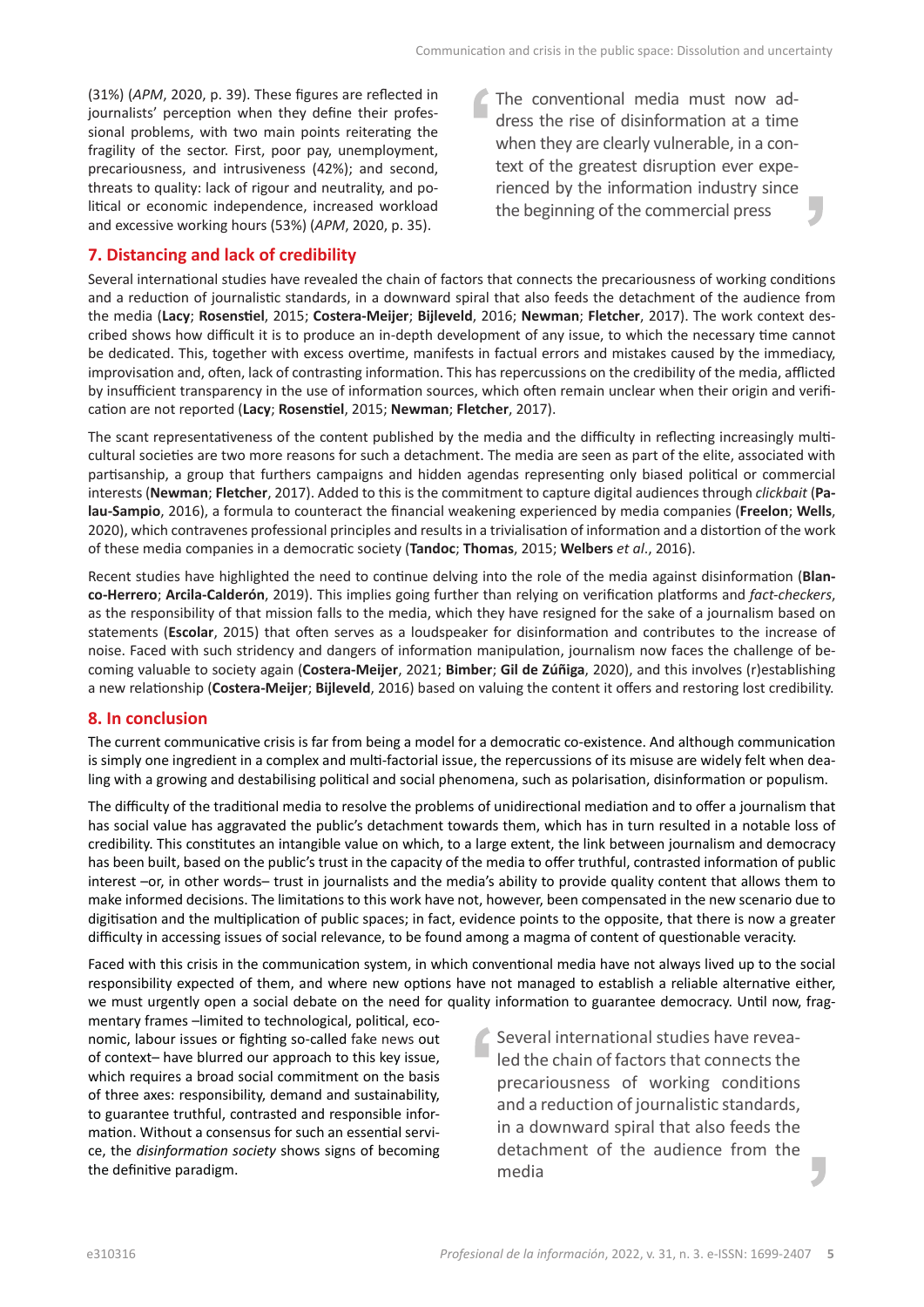# **9. References**

**Aldridge, Meryl**; **Evetts, Julia** (2003). "Rethinking the concept of professionalism: the case of journalism". *British journal of sociology*, v. 54, n. 4, pp. 547-564. *<https://doi.org/10.1080/0007131032000143582>*

**Allan, Stuart** (ed.) (2009). *The Routledge companion to news and journalism*. Oxon: Routledge. ISBN: 978 0 415669535

**Allcott, Hunt**; **Gentzkow, Matthew** (2017). "Social media and fake news in the 2016 election". *Journal of economic perspectives*, v. 31, n. 2, pp. 211-236. *<https://doi.org/10.1257/jep.31.2.211>*

**Anderson, Charles W.**; **Bell, Emily**; **Shirky, Clay** (2014). *Post-industrial journalism: adapting to the present*. New York: Columbia Journalism School. *<https://doi.org/10.7916/D8N01JS7>*

*APM* (2020). *Informe anual de la profesión periodística 2020*. Madrid: Asociación de la prensa de Madrid. *<https://www.apmadrid.es/wp-content/uploads/2021/11/Informe-Anual-profesion-periodistica-APM-2020-web.pdf>*

**Barrera, Oscar**; **Guriev, Serge**; **Henry, Emeric**; **Zhuravskaya, Ekaterina** (2020). "Facts, alternative facts, and fact checking in times of post-truth politics". *Journal of public economics*, v. 182. *<https://doi.org/10.1016/j.jpubeco.2019.104123>*

**Bechmann, Anja** (2020). "Tackling disinformation and infodemics demands media policy changes". *Digital journalism*, v. 8, n. 6, pp. 855-863. *<https://doi.org/10.1080/21670811.2020.1773887>*

**Bennett, Lance**; **Livingston, Steven** (2018). "The disinformation order: Disruptive communication and the decline of democratic institutions". *European journal of communication*, v. 33, n. 2, pp. 122-139. *[https://doi.org/10.1177/0267323118760317](https://doi.org/10.1177%2F0267323118760317)*

**Bennett, Lance**; **Pfetsch, Barbara** (2018). "Rethinking political communication in a time of disrupted public spheres". *Journal of communication*, v. 68, n. 2. pp. 243-253. *<https://doi.org/10.1093/joc/jqx017>*

**Bimber, Bruce**; **Gil de Zúñiga**, **Homero** (2020). "The unedited public sphere". *New media & society*, v. 22, n. 4, pp. 700-715. *[https://doi.org/10.1177/1461444819893980](https://doi.org/10.1177%2F1461444819893980)*

**Blanco-Herrero, David**; **Arcila-Calderón, Carlos** (2019). "Deontología y noticias falsas: estudio de las percepciones de periodistas españoles". *Profesional de la información*, v. 28, n. 3. *<https://doi.org/10.3145/epi.2019.may.08>*

**Bovet, Alexandre**; **Makse, Hernán A.** (2019). "Influence of fake news in Twitter during the 2016 US presidential election". *Nature communications*, v. 10, n. 1.

*<https://doi.org/10.1038/s41467-018-07761-2>*

**Casero-Ripollés, Andreu** (2014). "La pérdida de valor de la información periodística: causas y consecuencias". *Anuario ThinkEPI*, v. 8, pp. 256-259.

*<https://thinkepi.profesionaldelainformacion.com/index.php/ThinkEPI/article/view/29589/15696>*

**Casero-Ripollés, Andreu** (2016). "Introducción". In: Casero-Ripollés, A. (coord.) *Periodismo y democracia en el entorno digital*. Salamanca: Sociedad Española de Periodística, pp. 11-16. ISBN: 978 84 606 6945 6

**Casero-Ripollés, Andreu** (2018). "Research on political information and social media: Key points and challenges for the future". *Profesional de la información*, v. 27, n. 5, pp. 964-974. *<https://doi.org/10.3145/epi.2018.sep.01>*

**Castells, Manuel** (2009). *Comunicación y poder*. Madrid: Alianza Editorial. ISBN: 978 84 20684994

**Cervi, Laura**; **Carrillo-Andrade, Andrea** (2019). "Post-truth and disinformation: Using discourse analysis to understand the creation of emotional and rival narratives in Brexit". *ComHumanitas: revista científica de comunicación*, v. 10, n. 2, pp. 125-149.

*<https://doi.org/10.31207/rch.v10i2.207>*

**Chadwick, Andrew** (2013). *The hybrid media system. Politics and power*. New York: Oxford University Press. ISBN: 978 0 190696733

**Costera-Meijer, Irene** (2022). "What is valuable journalism? Three key experiences and their challenges for journalism scholars and practitioners". *Digital journalism*, v. 10, n. 2, pp. 230-252. *<https://doi.org/10.1080/21670811.2021.1919537>*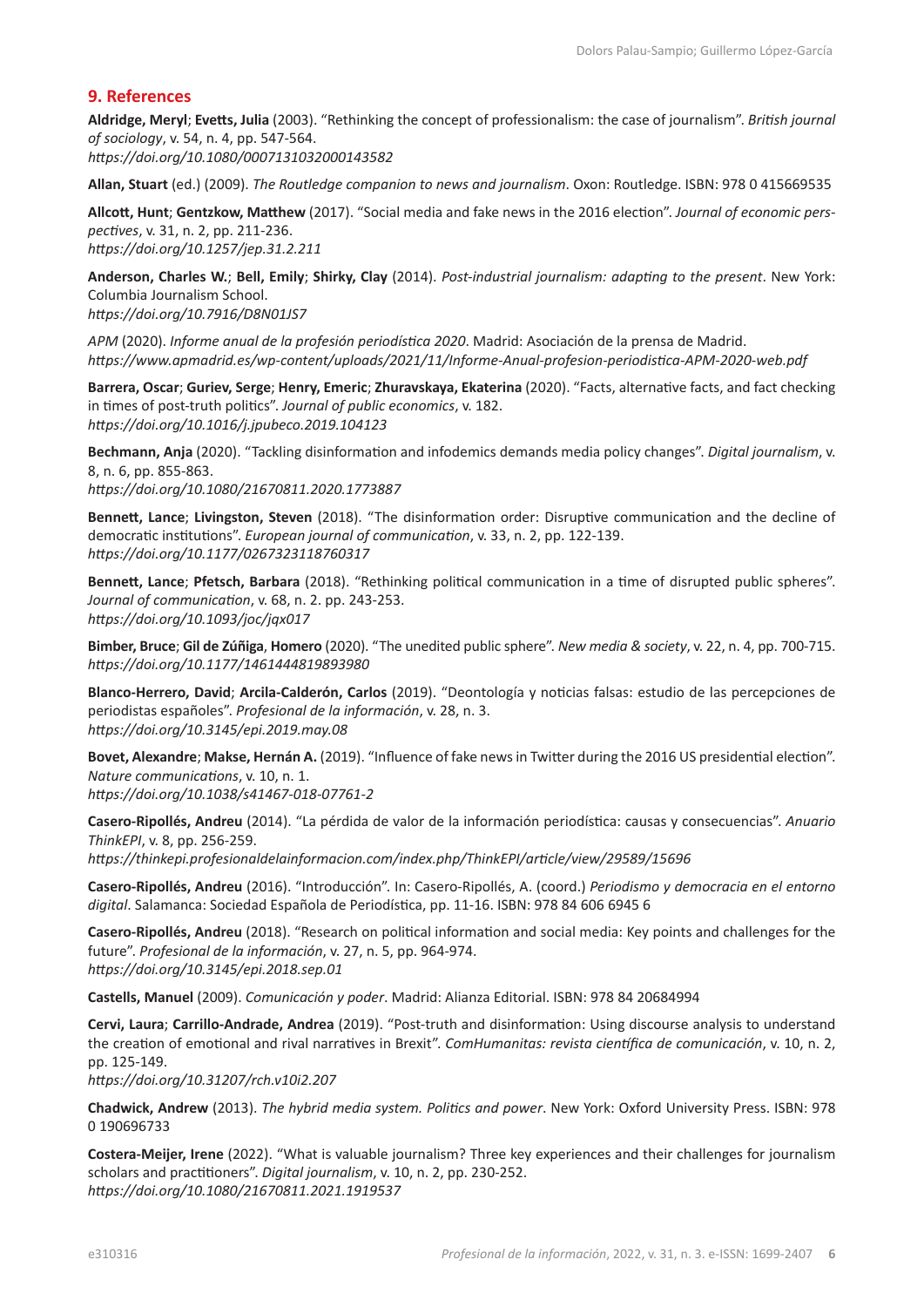**Costera-Meijer, Irene**; **Bijleveld, Hildebrand P.** (2016). "Valuable journalism: Measuring news quality from a user's perspective". *Journalism studies*, v. 17, n. 7, pp. 827-839. *<https://doi.org/10.1080/1461670X.2016.1175963>*

**Currah, Andrew** (2009). *What's happening to our news: An investigation into the likely impact of the digital revolution on the economics of news publishing in the UK*. Oxford: Reuters Institute. *<https://bit.ly/3wlET1t>*

**Curran, James** (2010). "The future of journalism". *Journalism studies*, v. 11, n. 4, pp. 464-476. *<https://doi.org/10.1080/14616701003722444>*

**Dahlgren, Peter** (2005). "The Internet, public spheres, and political communication: Dispersion and deliberation". *Political communication*, v. 22, n. 2, pp. 147-162. *<https://doi.org/10.1080/10584600590933160>*

**De-Peuter, Greig** (2011). "Creative economy and labor precarity: A contested convergence". *Journal of communication inquiry*, v. 35, n. 4, pp. 417-425. *<https://doi.org/10.1177/0196859911416362>*

**Deuze, Mark**; **Witschge, Tamara** (2018). "Beyond journalism: Theorizing the transformation of journalism". *Journalism*, v. 19, n. 2, pp. 165-181. *<https://doi.org/10.1177/1464884916688550>*

*Edelman Trust Barometer* (2021). *21st Annual Edelman trust barometer*. *<http://bitly.ws/bZ6G>*

**Escolar, Arsenio** (2015). "Un nuevo virus agrava aún más el periodismo declarativo". *Cuadernos de periodistas*, v. 30, pp. 105-107. *<https://bit.ly/3PvATTU>*

*European Commission* (2018). *A multi-dimensional approach to disinformation: Report of the independent high level group on fake news and online disinformation*. *<http://bitly.ws/qcbv>*

**Ferrer-Conill, Raúl** (2016). "Camouflaging church as State: An exploratory study of journalism's native advertising". *Journalism studies*, v. 17, n. 7, pp. 904-914. *<https://doi.org/10.1080/1461670X.2016.1165138>*

**Franklin, Bob** (2014). "The future of journalism: In an age of digital media and economic uncertainty". *Journalism studies*, v. 15, n. 5, pp. 481-499. *<https://doi.org/10.1080/1461670X.2014.930254>*

**Freelon, Deen**; **Wells, Chris** (2020). "Disinformation as political communication". *Political communication*, v. 37, n. 2, pp. 145-156. *<https://doi.org/10.1080/10584609.2020.1723755>*

**Garcia, José-Luis**; **Matos, José-Nuno**; **Alcântara-da-Silva, Pedro** (2021). "Jornalismo em estado de emergência: uma análise dos efeitos da pandemia Covid-19 nas relações de emprego dos jornalistas". *Comunicação e sociedade*, v. 39, pp. 269-285. *[https://doi.org/10.17231/comsoc.39\(2021\).3177](https://doi.org/10.17231/comsoc.39(2021).3177)*

**Gómez-Mompart, Josep-Lluís**; **Gutiérrez-Lozano, Juan-Francisco**; **Palau-Sampio, Dolors** (2015). "Los periodistas españoles y la pérdida de la calidad de la información: el juicio profesional". *Comunicar*, v. 45, pp. 143-150. *<https://doi.org/10.3916/C45-2015-15>*

**Gómez-Mompart, Josep-Lluís**; **Palau-Sampio, Dolors** (2013). "El reto de la excelencia: indicadores para medir la calidad periodística". In: Gómez-Mompart, Josep Ll.; Gutiérrez-Lozano, Juan F.; Palau-Sampio, Dolors (eds.). *La calidad periodística. Teorías, investigaciones y sugerencias profesionales*. Barcelona/Castelló/València: Universitat Autònoma de Barcelona, Universitat Pompeu Fabra, Universitat Jaume I, Universitat de València, pp. 17-38. ISBN: 978 84 80219006

**Goyanes, Manuel**; **Rodríguez-Castro, Marta** (2019). "Commercial pressures in Spanish newsrooms: Between love, struggle and resistance." *Journalism studies*, v. 20, n. 8, pp. 1088-1109. *<https://doi.org/10.1080/1461670X.2018.1487801>*

**Gutiérrez-Coba, Liliana**. (2006). "Análisis de la calidad informativa, primer paso hacia el cambio". *Palabra-clave*, v. 9, n. 1. *<https://palabraclave.unisabana.edu.co/index.php/palabraclave/article/view/1227>*

**Habermas, Jürgen** (1997). *Historia y crítica de la opinión pública*. Barcelona: Gustavo Gili. ISBN: 978 84 25220159

**Habermas, Jürgen** (1998). *Facticidad y validez*. Madrid: Trotta. ISBN: 978 84 8164 151 6

**Habermas, Jürgen** (1999a). *Teoría de la acción comunicativa (I). Racionalidad de la acción y racionalización social*. Madrid: Taurus. ISBN: 978 84 30699520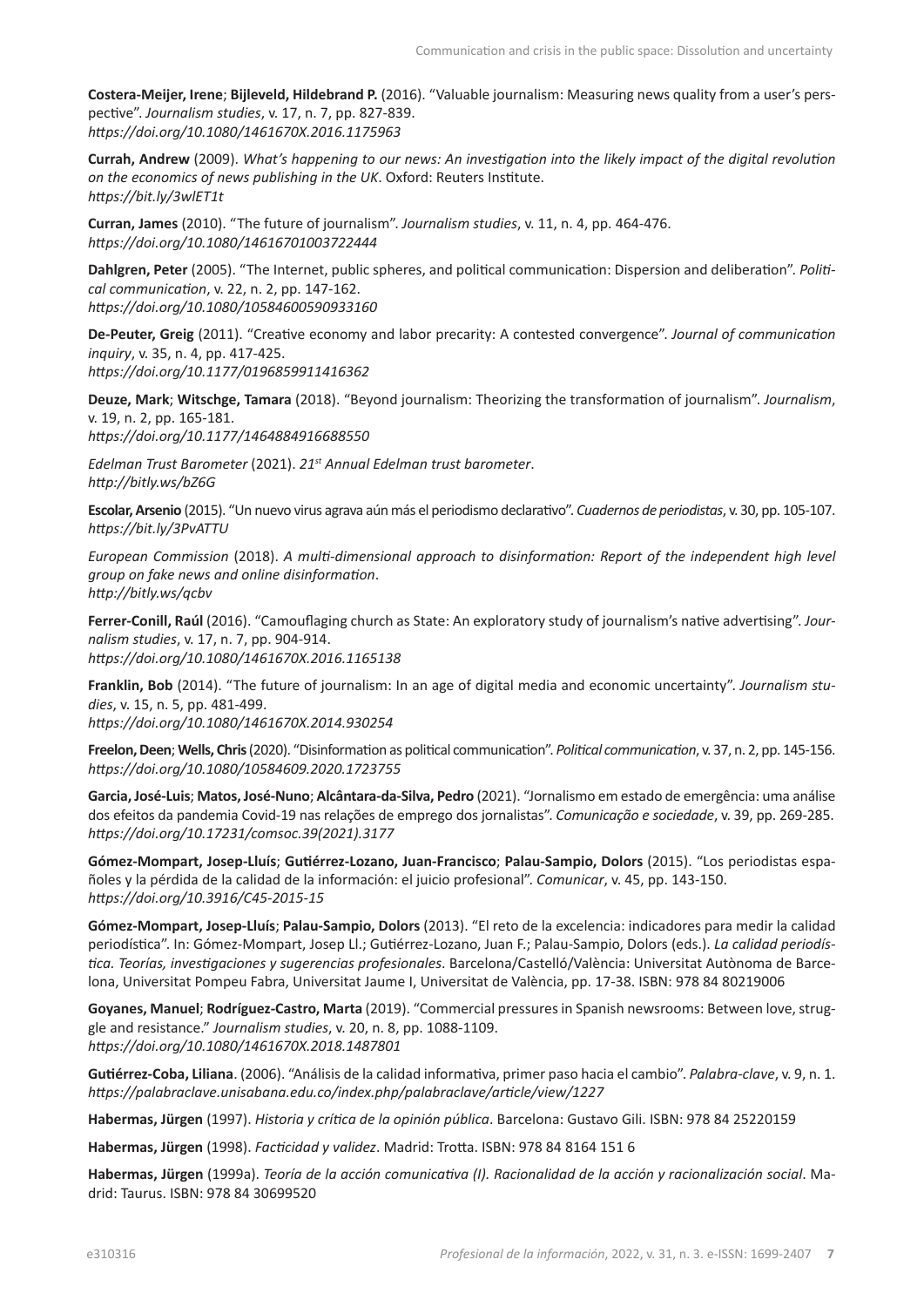**Habermas, Jürgen** (1999b). *Teoría de la acción comunicativa (II). Crítica de la razón funcionalista*. Madrid: Taurus. ISBN: 978 84 30603404

**Hardy, Jonathan** (2017). "Commentary: Branded content and media-marketing convergence". *The political economy of communication,* v. 5, n. 1, pp. 81-87. *<https://bit.ly/3Lkzs7d>*

*Infoadex* (2020). *Estudio Infoadex de la inversión publicitaria en España 2021*. *<https://bit.ly/3wmoYAb>*

**Jenkins, Henry** (2008). *Convergence culture. La cultura de la convergencia en los medios de comunicación*. Barcelona: Paidós. ISBN: 978 84 493 2153 5

**Kovach, Bill**; **Rosenstiel, Tom** (2007). *The elements of journalism*. New York: Crown Publishers. ISBN: 978 0 307346704

**Lacy, Stephen**; **Rosenstiel, Tom** (2015). *Defining and measuring quality journalism*. Rutgers school of communication and information.

*<https://bit.ly/3woY896>*

**Lee, Tien-Tsung** (2018). "Trust and credibility in news media". *Journalism & mass communication quarterly*, v. 95, n. 1, pp. 23-27. *<https://doi.org/10.1177/1077699017749244>*

**Lewandowsky, Stephan**; **Ecker, Ullrich K. H.**; **Cook, John** (2017). "Beyond misinformation: Understanding and coping with the 'post-truth' era". *Journal of applied research in memory and cognition*, v. 6, n. 4, pp. 353-369. *<https://doi.org/10.1016/j.jarmac.2017.07.008>*

**Lippmann, Walter** (1922). *Public opinion*. New York: The Free Press. ISBN: 978 1 947844568

**López-García, Guillermo** (2004). *Comunicación electoral y formación de la opinión pública. Las elecciones generales de 2000 en la prensa española*. Valencia: Servei de Publicacions de la Universitat de València. ISBN: 978 84 37058405

**López-García, Guillermo** (2006). "Comunicación en red y mutaciones de la esfera pública". *ZER: Revista de estudios de comunicación*, v. 20, pp. 231-249.

*<https://doi.org/10.1387/zer.3762>*

**López-García, Guillermo**; **Palau-Sampio, Dolors**; **Palomo, Bella**; **Campos-Domínguez, Eva**; **Masip, Pere** (eds.) (2021). *Politics of disinformation. The influence of fake news on the public sphere*. New York: Wiley. ISBN: 978 1 11974323

**Macnamara, Jim** (2016). "The continuing convergence of journalism and PR: New insights for ethical practice from a three-country study of senior practitioners". *Journalism & mass communication quarterly*, v. 93, n. 1, pp. 118-141. *<https://doi.org/10.1177/1077699015605803>*

**Malik, Asmaa**; **Shapiro, Ivor** (2017). "What's digital? What's journalism?". In: Franklin, Bob; Eldridge II, S. A. (eds.). *The Routledge companion to digital journalism studies*. London: Routledge, pp. 15-24. ISBN: 978 0 367205027

**Meier, Klaus** (2019). "Quality in journalism". *The international encyclopedia of journalism studies*, pp. 1-8. Hoboken: John Wiley & Sons.

*<https://doi.org/10.1002/9781118841570.iejs0041>*

**Mitchell, Amy**; **Jurkowitz, Mark**; **Oliphant, J. Baxter**; **Shearer, Elisa** (2020). "Americans who mainly get their news on social media are less engaged, less knowledgeable". *Pew Research Center: Journalism & media*, 30 July. *<https://pewrsr.ch/3lgviD1>*

**Morozov, Evgueny** (2011). *El desengaño de Internet: Los mitos de la libertad en la red*. Barcelona: Destino. ISBN: 978 84 23327799

**Morris, Merrill**; **Ogan, Christine** (1996). "The internet as mass medium". *Journal of communication*, v. 46, n. 1, pp. 39-50. *<https://doi.org/10.1111/j.1460-2466.1996.tb01460.x>*

**Newman, Nick**; **Fletcher, Richard** (2017). *Bias, bullshit and lies: Audience perspectives on low trust in the media*. *<https://bit.ly/3Psk7VF>*

**Örnebring, Hennrik**; **Möller, Cecilia** (2018). "In the margins of journalism: Gender and livelihood among local (ex-) journalists in Sweden". *Journalism practice*, v. 12, n. 8, pp. 1051-1060. *<https://doi.org/10.1080/17512786.2018.1497455>*

**Palau-Sampio, Dolors** (2016). "Reference press metamorphosis in the digital context: clickbait and tabloid strategies in *[Elpais.com](http://Elpais.com)*". *Communication & society*, v. 29, n. 2, pp. 67-79. *<https://doi.org/10.15581/003.29.2.63-79>*

**Palau-Sampio, Dolors** (2021). "Sponsored content in Spanish media: strategies, transparency, and ethical concerns". *Digital journalism*, v. 9, n. 7, pp. 908-928. *<https://doi.org/10.1080/21670811.2021.1966314>*